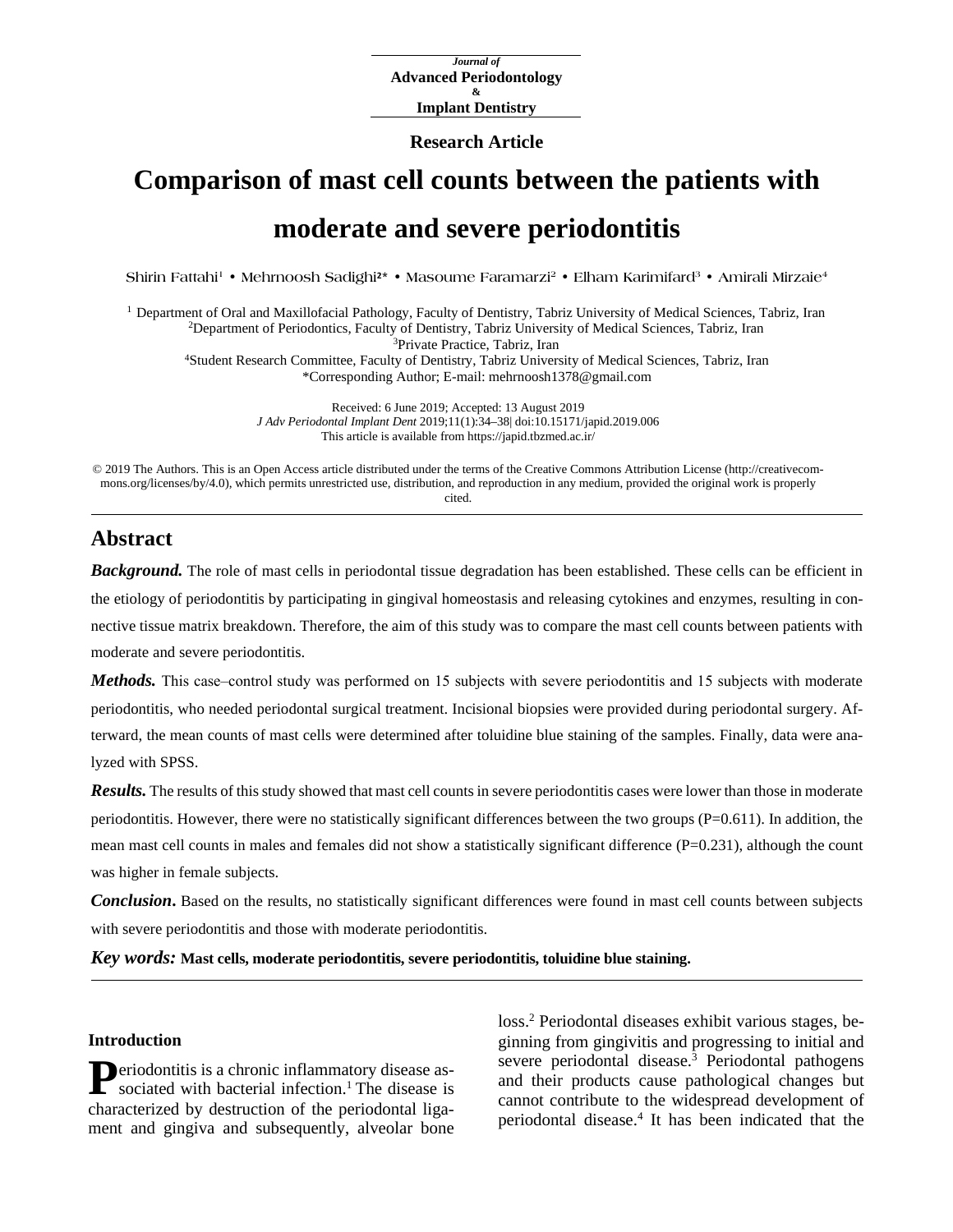reaction of the patient's immune system has an important role in the destruction of periodontal tissues. 5 Numerous types of cells, including mast cells with their key role, are involved in the pathogenesis of periodontal disease. Mast cells (MCs) are mononuclear cells originating from CD34+ precursors in the bone marrow. <sup>5</sup> They differentiate and mature in the peripheral tissues. <sup>6</sup> MCs are normal residents of the lamina propria of human oral mucosa and gingiva. <sup>7</sup> They produce many biologically active substances, which allow them to actively participate in immune and inflammatory processes linked with periodontal disease. <sup>8</sup> In their cytoplasm, they contain approximately 80‒300 granules which display metachromasia with toluidine blue staining. In advanced periodontal disease, intraepithelial MCs apparently play a key role; however, their biological significance is yet to be fully understood. <sup>9</sup> In human periodontal disease there is an increase in mast cell counts; these cells might participate either in the destructive events or in the defense mechanism of periodontal disease via secretion of cytokines. <sup>8</sup> Based on the distribution of mast cells, it might be inferred that in the evolution of periodontal disease there are significant dynamic differences in migration and localization of these cells. <sup>10</sup> Increased mast cell counts have been reported in the gingiva as compared to other healthy tissues.<sup>11</sup> However, Gemmell et  $al<sup>12</sup>$  evaluated chronic periodontitis lesions with healthy or gingivitis samples and reported lower mast cell counts in periodontitis lesions. Contrary to Carranza<sup>13</sup> and Dummett,<sup>14</sup> Günhan et al<sup>15</sup> showed a significant increase in mast cell counts in infected tissues in comparison to healthy samples. Considering the controversies reported in the literature, the aim of the present study was to compare the mast cell counts between patients with moderate and severe periodontitis.

## **Methods**

## *Sample Size and Sampling*

As reported in similar studies, considering the mean mast cell counts in cases of aggressive periodontitis  $(8.47\pm1.42)$  and chronic periodontitis  $(11.4\pm2.249)$ , and also by considering a=0.05 and 80% power, 12 samples were selected for each group. To improve the validity of the study, the sample size was increased by 20% and 15 samples were included in each group.<sup>16</sup>

## *The Target Population*

This case–control study was conducted on 30 tissue samples from the patients referring to the Department of Periodontics, Faculty of Dentistry, Tabriz

#### **Mast Cell Counts in Moderate and Severe Periodontitis 35**

University of Medical Sciences; 15 samples were collected from the subjects with severe chronic periodontitis (patients with clinical attachment loss [CAL] of ≥5 mm with bleeding on probing [BOP]), and 15 samples were collected from subjects with moderate chronic periodontitis (patients with CAL of 3–4 mm with BOP).

## *Procedural Steps*

The present study was carried out on patients referring to the Department of Periodontics, Tabriz Faculty of Dentistry. The subjects participated in this study voluntarily after the procedural steps were completely explained to them and after they signed informed consent forms. None of the subjects were deprived of routine treatment due to participating in this study. The subjects were included after diagnostic examinations and by considering inclusion and exclusion criteria.<sup>16</sup>

#### *Inclusion Criteria*

- 1. Presence of at least 20 teeth in the mouth, with 8 teeth exhibiting CAL of  $\geq$ 3–5 mm and PD of  $\geq$ 4 mm.
- 2. Patients with moderate and severe chronic periodontitis, needing periodontal surgery.
- 3. Presence of  $\geq$ 3 mm of attached gingiva at the site of surgery.

## *Exclusion Criteria*

The exclusion criteria were as follows: smoking, a history of any systemic disease and any conditions affecting the periodontium (including inflammatory conditions like desquamative gingivitis), pregnancy or breastfeeding, hormonal disturbances (menopause, puberty, contraceptive drugs), history of antibiotic use or periodontal treatment in the last 6 months and patients with fixed orthodontic appliances.

#### *Study Groups*

Disclosing tablets were used by a postgraduate dentistry student, under the supervision of a specialist to ensure proper oral hygiene before surgery. Patients with moderate and severe periodontitis were assessed by a periodontist.

Diagnosis of moderate chronic periodontitis was established by clinical information and histopathological findings in hematoxylin-eosin-stained samples which were presented by WHO. Periodontology guidelines were noted in classifying different types of periodontitis.17 Incisional biopsy samples were taken sub-marginally (1 to 2 mm) from the surgery site and placed in 10% formalin; 5-µm incisions were prepared from the paraffin block samples. The slices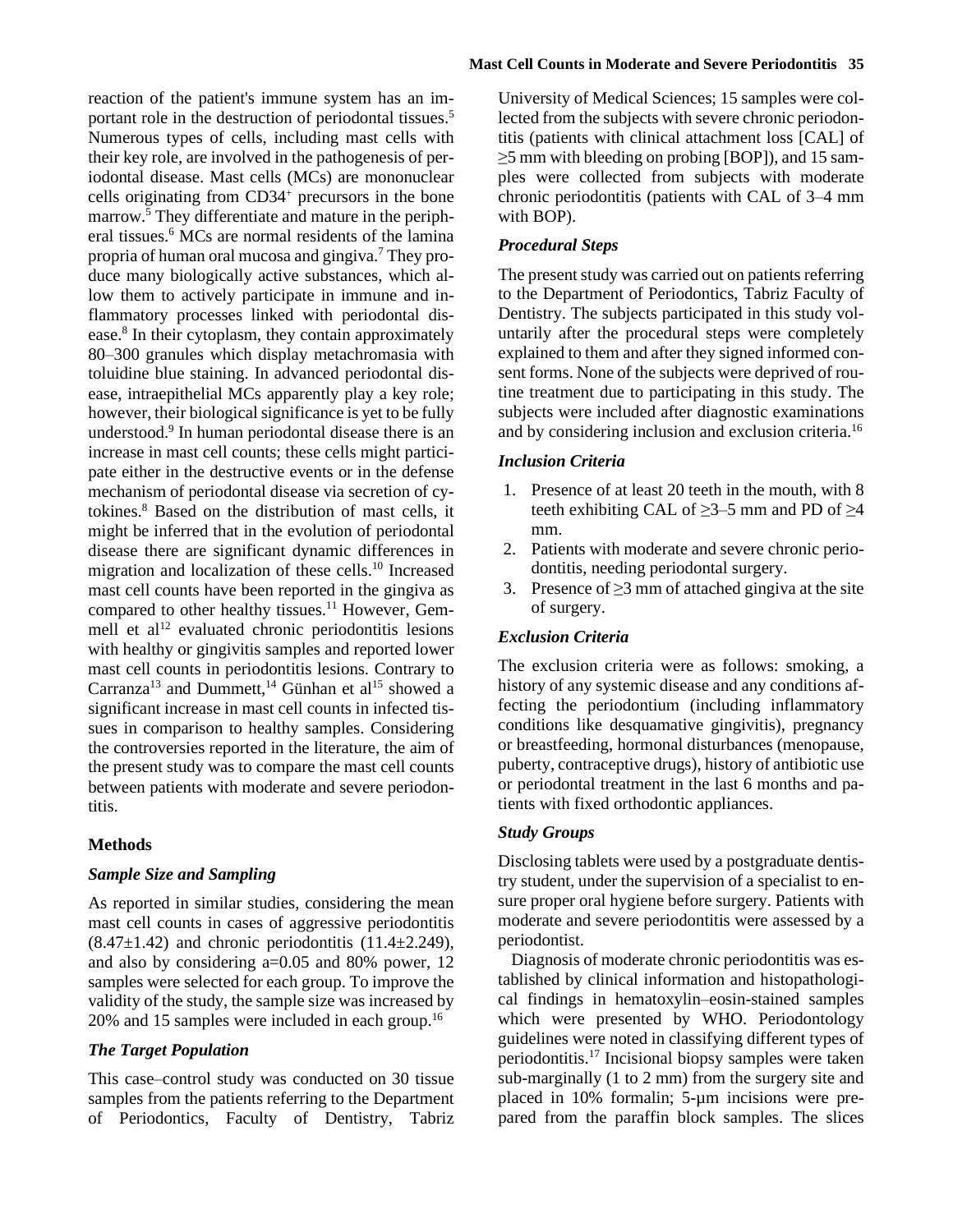#### **36 Fattahi et al.**

were placed on slides, deparaffinized and dehydrated by 90% alcohol. Then the samples were stained with 1% toluidine blue for 30 minutes. Then the samples were inserted inside a 37°C incubator and washed with phosphate buffer for 1 minute, instantly dehydrated with 70% and 96% alcohol and observed under  $\times$ 40 magnification in 4 HPF areas under an optical microscope and the mast cell counts were determined.

## *Statistical Analysis*

SPSS 20 was used for statistical analysis of data at P<0.05. Kolmogorov-Smirnov test was used to assess the normal distribution of data; since the data were distributed normally, parametric tests were used to analyze differences in the mean mast cell counts between the two study groups. Data were analyzed using descriptive statistics (mean  $\pm$  SD). Independent-samples t-test was applied to compare mast cell counts between the two groups.

## *Ethical Considerations*

All the subjects signed informed consent forms to be included in the study. The protocol of the study was approved by the Ethics Committee of Tabriz Faculty of Dentistry under the code IRCT201502077128N5.

## **Results**

This cross-sectional study was based on 30 patients: 15 patients with moderate periodontitis and 15 patients with severe periodontitis. Descriptive statistics of the subjects are presented in Table 1 & Table 2.

The results showed that mast cell counts in the moderate periodontitis group were higher than those in the severe periodontitis group. The mean age of the subjects with moderate periodontitis and severe periodontitis in this study was 47 and 48 years, respectively. The number of female subjects with moderate periodontitis and severe periodontitis was 9 and 8 patients and the number of male subjects with moderate periodontitis and severe periodontitis were 6 and 7, respectively. Gender distribution between patients with moderate and severe periodontitis was not significantly different (chi-squared test, P=0.561).

Independent t-test showed no significant difference in the means of mast cell counts between moderate and severe periodontitis groups  $(P=0.611)$  (Figure 1) and 2).

## **Discussion**

Due to limited studies on the role of mast cells in periodontal diseases and the inconsistent results in previous studies, in this study we tried to investigate the effects of these cells on the severity of inflammation of periodontal tissues by examining a variety of periodontal diseases. This study is important since the results can justify diagnosis and management of periodontal patients and the association of this disease with inflammatory cells. In addition, the results can be used in the treatment of these patients.

Periodontitis is a multifactorial disease initiated by the microbial plaque, but its extent and severity depend on environmental factors, acquired diseases and genetic predisposition. <sup>18</sup> It is one of the most common diseases of the oral cavity. Periodontitis is a periodontal tissue inflammatory response to dental plaque microorganisms that can lead to the degradation of gingival tissues and progression of the disease by increasing the depth of the periodontal pocket and reducing the supporting tissues of the tooth, bleeding, abscesses and toothache, ultimately leading to tooth  $loss.<sup>19</sup>$ 

Studies on mast cells in different normal and pathological conditions have shown that mast cells are complex, well-organized and multi-functional cells that play a key role in innate and acquired immunity.<sup>20</sup> Among cells found in periodontal diseases, mast cells are found in varying amounts in both inflammatory and healthy areas. <sup>13</sup> The response of mast cells to periodontitis has been studied in several studies and conflicting results have been obtained. Some researchers have reported a decrease in the number of these cells, although some have seen significant increases in these cells. 21,22 The relationship between the number of mast cells and periodontal health has been reported as increasing or decreasing number of mast cells in the inflamed tissue. The inhibition of mast cell release has led to a reduction in bone loss and a reduction in mast cell counts in tissues with chronic periodontitis as compared to gingivitis. 23

Romana et  $al^{18}$  examined the role of mast cells in periodontitis and showed that mast cell counts in periodontal disease increased significantly compared to the healthy condition, with the difference that the density of mast cells in moderate periodontitis was lower in comparison with severe periodontitis. The

|  |  |  |  |  | Table 1. Mast cell counts in moderate and severe periodontitis |  |  |  |
|--|--|--|--|--|----------------------------------------------------------------|--|--|--|
|--|--|--|--|--|----------------------------------------------------------------|--|--|--|

|                                 | <b>Mast cell counts</b><br>$Mean \pm SD$ | Age<br>$Mean \pm SD$ | Female     | Male       |
|---------------------------------|------------------------------------------|----------------------|------------|------------|
| Moderate periodontitis $(n=15)$ | $16.63 \pm 3.15$                         | $47.46 \pm 8.01$     | $9(60\%)$  | 6(40%)     |
| Severe periodontitis $(n=15)$   | $15.22{\pm}1.87$                         | $48.33 + 8.63$       | 8 (53.33%) | 7 (46.67%) |
| P-value                         | 0.611                                    | 0.796                |            | 0.561      |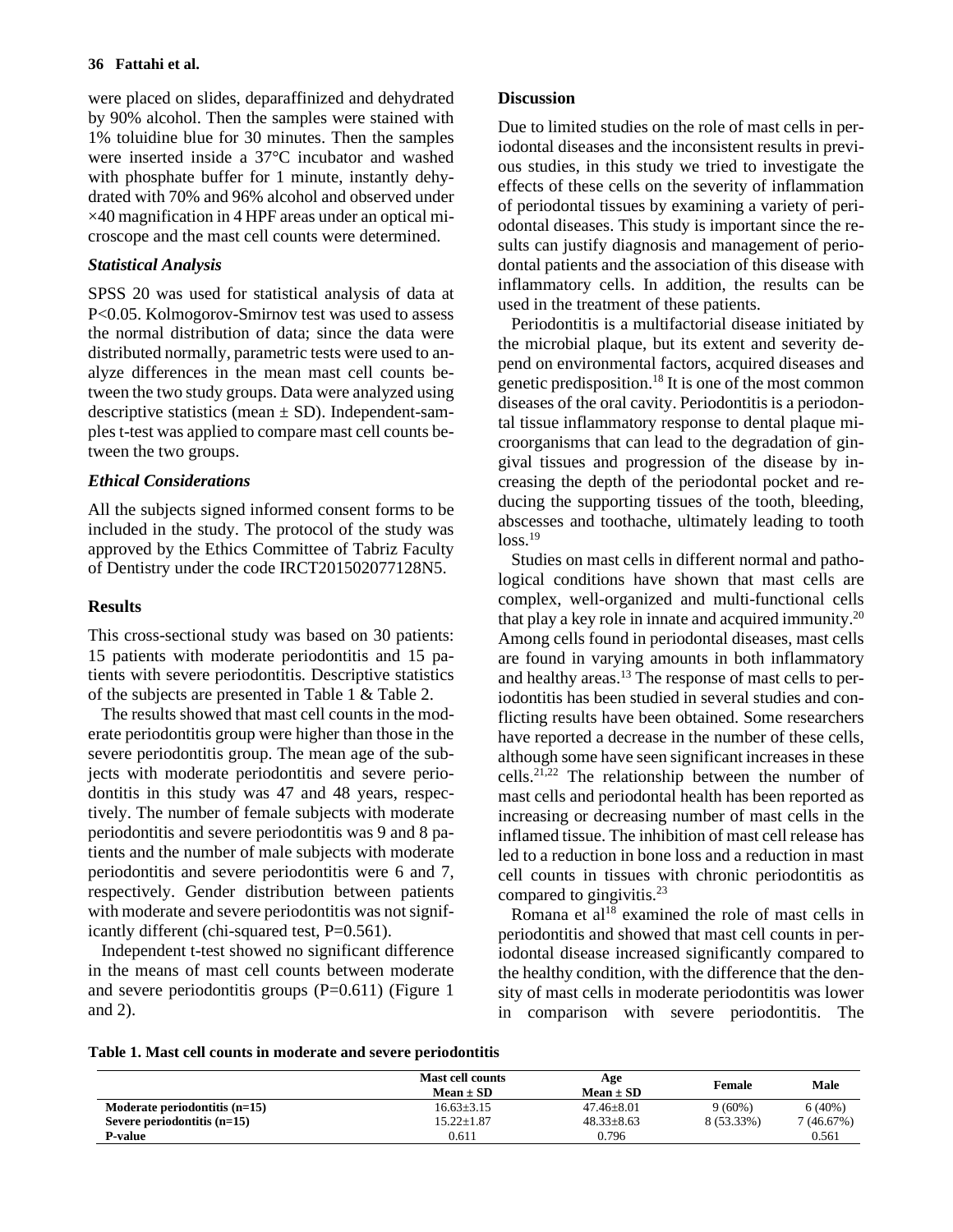**Mast Cell Counts in Moderate and Severe Periodontitis 37**

**Table 2. Comparison of mast cell counts between males and females**

|        | <b>Mast cell counts</b><br>$(\text{mean} \pm \text{SD})$ | Number | <b>P-value</b> |
|--------|----------------------------------------------------------|--------|----------------|
| Male   | $15.89 + 1.24$                                           | 13     |                |
| Female | $20.86 + 2.38$                                           | 17     | 0.231          |

difference can be attributed to the different roles of mast cells. <sup>18</sup> In our study, although mast cells were more numerous in patients with moderate periodontitis patients compared to those with severe periodontitis, the difference was not statistically significant.

Lagdive et al<sup>8</sup> investigated the relationship between the mast cell counts and periodontal diseases and reported higher counts of mast cells in chronic periodontitis and gingivitis. They also reported a significant difference in the gingivitis and chronic periodontitis in mast cell counts. Furthermore, in the periodontitis group, there was a significant increase in mast cell counts, which indicated the significant role of mast cells in tissue degradation in chronic periodontitis.

Batista et  $al<sup>21</sup>$  evaluated mast cell counts at different stages of periodontitis. The results of immunohistochemistry staining showed higher mast cell counts in chronic periodontitis and gingivitis in comparison with healthy gingival tissue. The researchers pointed out that mast cell counts in periodontitis could increase through participation in tissue degradation or in the defense mechanism of periodontitis, through the secretion of cytokines, Th2 responses, cell migration and healing processes.

Vahabi et  $al^{24}$  investigated the relationship between the mast cell counts and chronic periodontitis. The results of the study showed that the mast cell counts in the group with chronic periodontitis were higher than the group with invasive periodontitis and healthy group. Individuals with acute periodontitis did not exhibit higher mast cell counts than healthy subjects. In that study, there was no correlation between the



**Figure 1. Comparison of mast cell counts between the two groups.**

degree of inflammation and mast cell counts, consistent with the results of the present study. In the present study, although the mast cell counts in the severe periodontitis group were low, the difference between the two groups was not statistically significant. In the study above, they proposed more extensive studies with more precise methods to clarify the role of these cells in the pathogenesis of chronic periodontitis. It was also suggested that the aspects of host dynamic defense be investigated along with other aspects of the immunity system.

The reason for the inconsistent results concerning mast cell counts in moderate and severe periodontitis might be the different methods of counting cells in different studies. Another possible explanation for the higher number of mast cells in moderate to severe periodontitis can be related to the multiple roles of these cells. Mast cells in periodontal diseases not only play the role of inflammatory cells, but they also contribute to the angiogenesis. As a result, an increase in their number can be a primary phenomenon in the progression of inflammatory changes in the gingival tissue.

## **Conclusion**

the results of this study did not show a significant difference in mast cell counts between severe and moderate periodontitis samples. although the number of mast cells in females was higher, the mean count of mast cells was not significantly different between males and females. because of the importance of periodontal disease and the possible role of mast cells in different stages of periodontal disease, further studies are necessary to identify the cellular and immunological interactions involved in the disease so that their results can be used to apply effective therapy.

#### **Acknowledgments**

This study was supported by a grant from Tabriz University of Medical Sciences.



**Figure 2. Comparison of mast cell counts in terms of gender.**